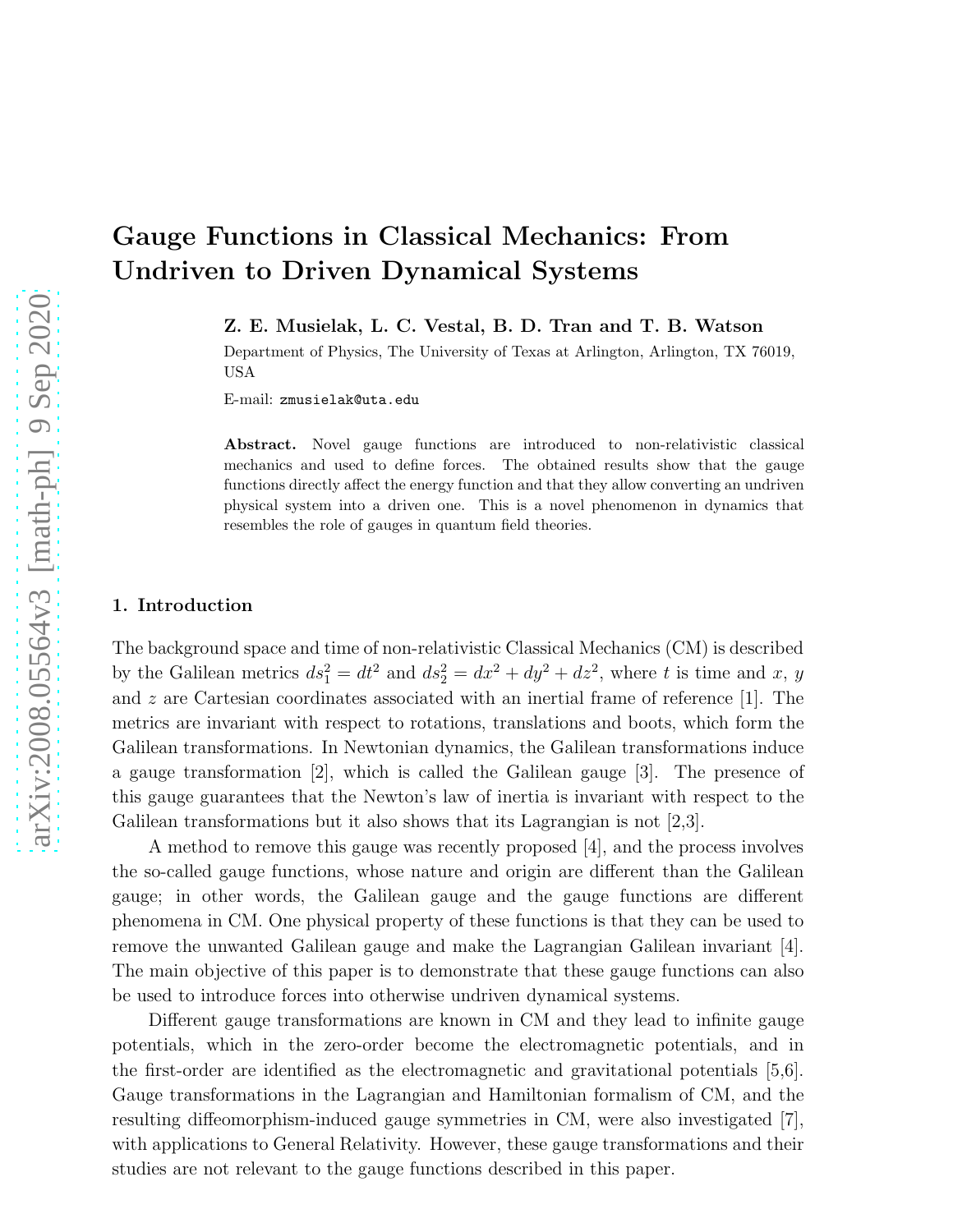In this paper, we generalize the gauge functions derived in [4], and use them to account for external forces acting on a dynamical system. We present a general method to find these gauge functions and apply them to simple (linear, undamped, undriven and one-dimensional) oscillators, with the purpose to demonstrate how such undriven oscillators can be converted into driven ones. It is suggested that the presented method can be applied to other dynamical systems and this gauge function-introduced forces may give more physical insight into the connection between forces in CM and gaugeintroduced interactions in QFT [8].

For the simple oscillators, the independent variable  $t$  is time and the dependent variable  $x(t)$  is a displacement. Let  $\hat{D} = d^2/dt^2 + c$  be an linear differential operator, with c being a constant whose value may change from one dynamical system to another, and let Q be a set of all ODEs of the form  $\hat{D}x(t) = 0$ ; depending on the physical meaning of  $x(t)$  and c, the ODEs of Q may describe different oscillators, including pendulums. General solutions of these ODEs are well-known and can be written as  $x(t) = c_1x_1(t) + c_2x_2(t)$ , where  $c_1$  and  $c_2$  are integration constants, and  $x_1(t)$  and  $x_2(t)$ are the solutions given in terms of the elementary functions [9,10].

The Lagrangian formalism is established for the ODEs of  $\mathcal{Q}$ . The formalism has always played an important role in obtaining equations of motion of dynamical systems [10]. For the conservative dynamical systems, the existence of Lagrangians is guaranteed by the Helmholtz conditions [11], which can also be used to derive the Lagrangians. The procedure of finding the Lagrangians is called the inverse (or Helmholtz) problem of calculus of variations and there are different methods to solve this problem [12,13]. We solve the Helmholtz problem and find two families of Lagrangians that are classified as primary and general. Within each family, two separate classes of Lagrangians are considered, namely, standard and null Lagrangians.

For standard Lagrangians (SLs), the kinetic and potential energy like terms and the term with the square of dependent variable are easily identified [10,12,13], and these Lagrangians have been known since the original work of Lagrange in the 18th Century. On the other hand, null (or trivial) Lagrangians (NLs) contain neither the kinetic nor potential energy like terms, and they make the Euler-Lagrange (E-L) equation to vanish identically. Moreover, NLs can also be expressed as the total derivative of a scalar function [14,15], which is called a gauge function [3]. Our main objective is to obtain the gauge functions for the constructed NLs for the ODEs of Q.

The fact that the NLs and their gauge functions can be omitted when the original equations are derived is obvious (e.g., [2,3]); however, it is also commonly recognized that the NLs are important in studies of symmetries of Carathéodory's theory of fields of extremals and in integral invariants [15,16]. There is a large body of literature on the NLs and on their mathematical applictaions (e.g., [17-21]). Moreover, the NLs play an important role in studies of elasticity, where they physically represent the energy density function of materials [22,23], and making Lagrangians invariant in the Galilean invariant theories [4].

The main goals of this paper are: (i) construction of the SLs and NLs, and the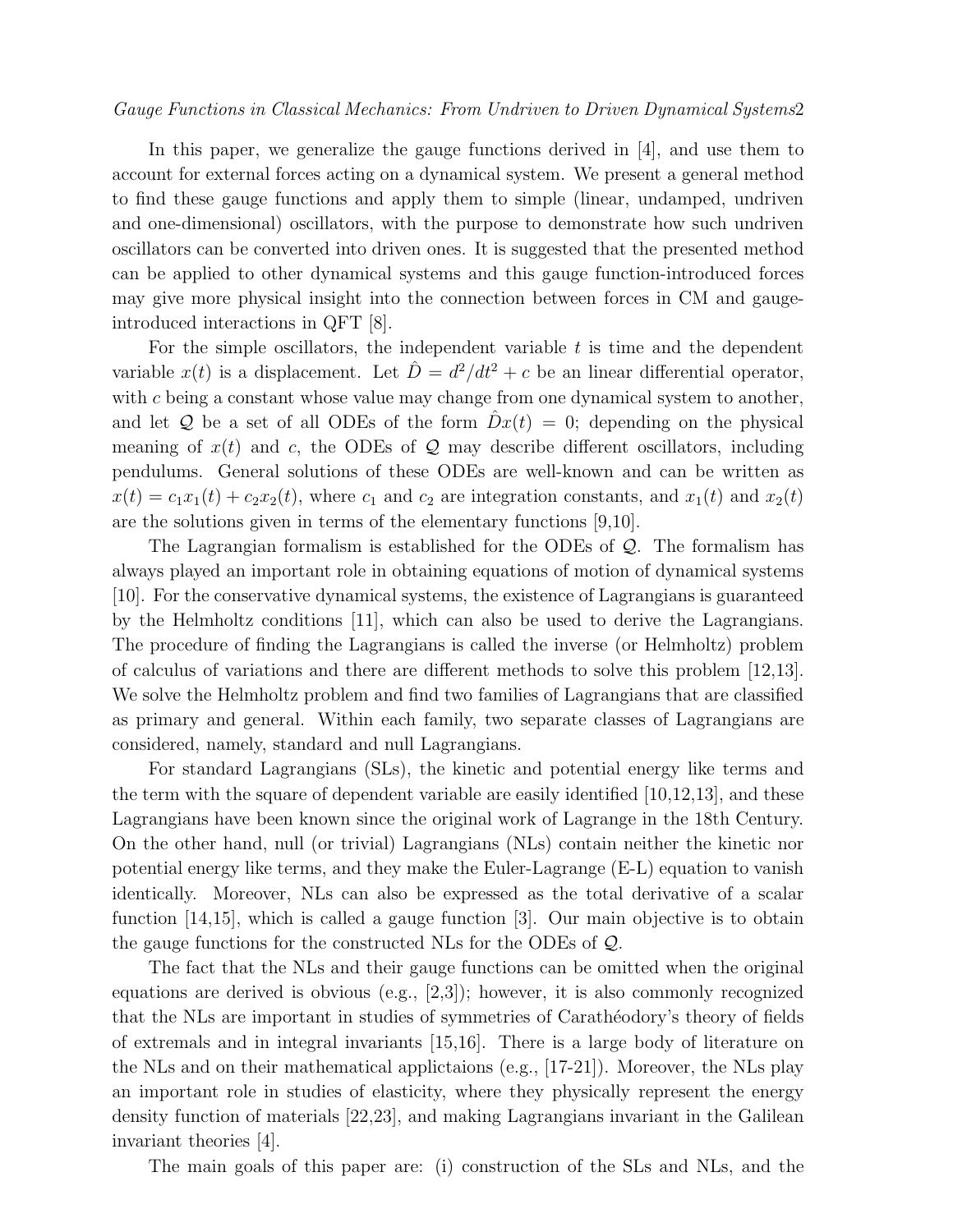gauge functions corresponding to the NLs; (ii) using these gauge functions to determine the energy function and define forces; (iii) deriving new SLs that give the equation of motion with the forces; (iv) identifying the gauge functions that can be used to define forces in CM; and (v) using the gauge functions to convert an undriven oscillator into a driven one. The presented approach is self-consistent and it shows that introducing the gauge functions into CM is the equivalent of defining the time-dependent driving forces.

The outline of the paper is as follows: in Section 2, the Principle of Least Action and Lagrangians are described; Section 3 deals with the Lagrangian formalism for the considered ODEs and the gauge functions are also derived; in Section 4, the energy function for the gauge functions, new definition of forces, and the resulting inhomogeneous equations of motion for oscillators with different forces are presented and discussed; finally, Section 5 gives our conclusions.

### 2. Principle of Least Action and Lagrangians

The Lagrange formalism deals with a functional  $\mathcal{A}[x(t)]$ , where is A is the action and  $x(t)$ is an ordinary and smooth function to be determined. Typically  $\mathcal{A}[x(t)]$  is given by an integral over a smooth function  $L(x, x, t)$  that is called Lagrangian and  $\dot{x}$  is a derivative of x with respect of t. The integral defined in this way is mathematical representation of the Principle of Least Action or Hamilton's Principle [24], which requires that  $\delta \mathcal{A} = 0$ , where  $\delta$  is the variation known also as the functional (Fréchet) derivative of  $\mathcal{A}[x(t)]$ with respect to  $x(t)$ . Using  $\delta A = 0$ , the E-L equation is obtained, and this equation is a necessary condition for the action to be stationary (to have either a minimum or maximum or saddle point).

We solve the inverse problem of the calculus of variations for the ODEs of  $\mathcal Q$  and find their SLs and NLs; the validity of the Helmholtz conditions [6] for these Lagrangians is also discussed. Different methods were previously developed to determine the SLs for different ODEs [25-34] and some of these methods [25,26] will be used in the next section. Based on the original work of Lagrange in the 18th Century, the SLs contain the difference between the kinetic and potential energy like terms, which in here will be represented by the difference between the square of the first order derivative of the dependent variable and the term with the square of dependent variable [10,12,13].

On the other hand, the NLs contain neither kinetic nor potential energy like terms but instead they depend on terms with mixed dependent variable and its derivative  $[14,20]$ , and terms with mixed dependent variable (or its derivative) with the independent variable, and also terms that depend only on the dependent variable. The derived NLs are new and they are restricted to the lowest order in the dependent variable. For any NL, the E-L equation identically vanishes, and any NL can be expressed as the total derivative of their gauge functions. Our main results are novel gauge functions obtained for the NLs and their role in converting undriven dynamical systems into driven ones.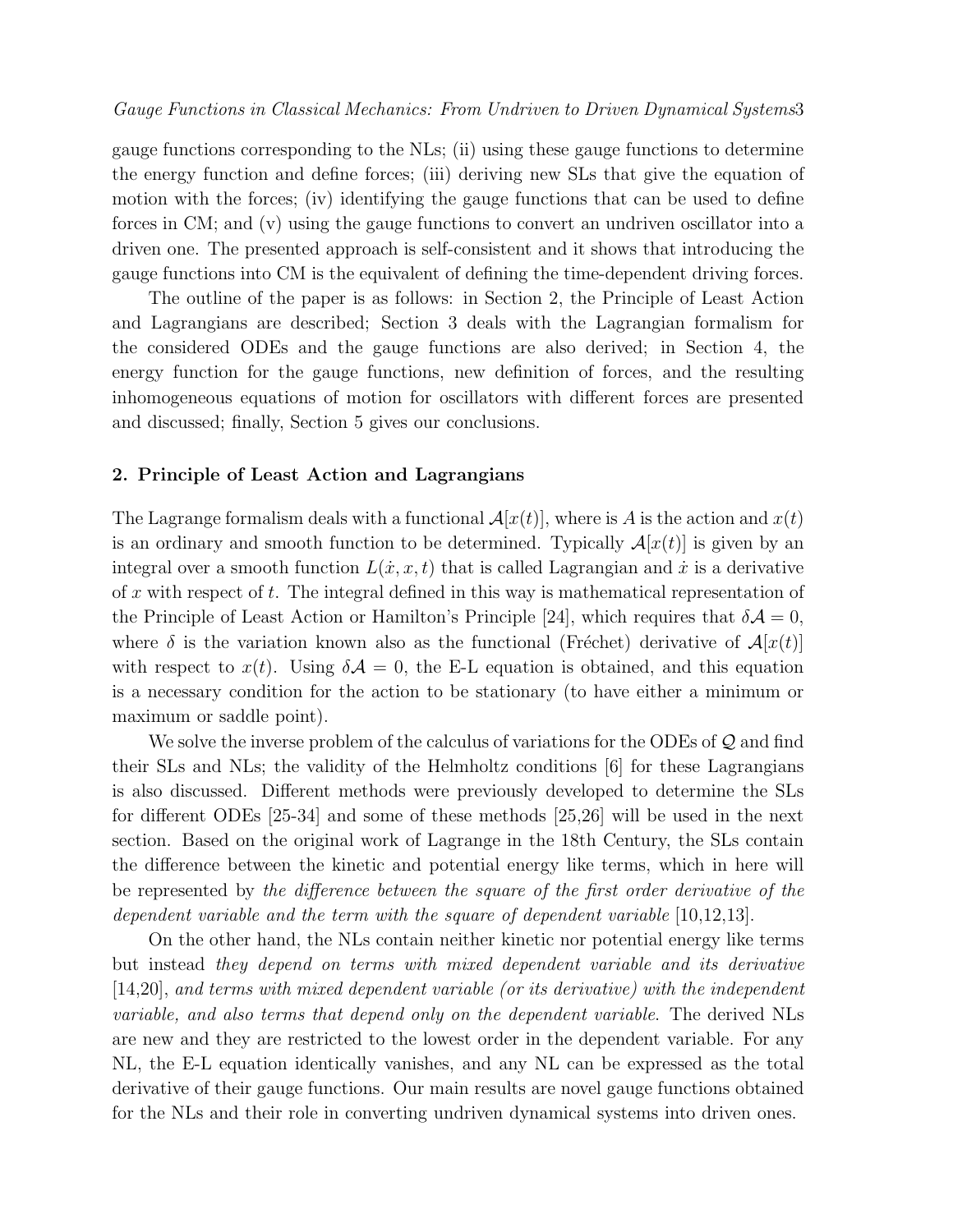## 3. Lagrangians and gauge functions

#### 3.1. Standard and null Lagrangians

Using the definition of SLs given in Section 2, they can be written in the following form

<span id="page-3-0"></span>
$$
L_s[\dot{x}(t), x(t)] = \frac{1}{2} [\alpha (\dot{x}(t))^2 + \beta x^2(t)] , \qquad (1)
$$

where the coefficients  $\alpha$  and  $\beta$  are either constants or functions of time; most SLs obtained here are already known [10,12,13]. The NLs are defined in Section 2, and let us point out that the derived NLs are new. We now follow [4] to show how NLs with constant coefficients can be constructed and then generalize this approach in Section 3.3.

Let  $L_m[x(t), x(t)]$  be a mixed Lagrangian of the dependent and independent variables given by

$$
L_m[\dot{x}(t), x(t), t] = C_1 \dot{x}(t)x(t) + C_2 \dot{x}(t)t + C_3 x(t)t , \qquad (2)
$$

and  $L_f[x(t),x(t)]$  be a Lagrangian of the single dependent variable written as

$$
L_f[\dot{x}(t), x(t)] = C_4 \dot{x}(t) + C_5 x(t) + C_6 , \qquad (3)
$$

where  $C_1$ ,  $C_2$ ,  $C_3$ ,  $C_4$ ,  $C_5$  and  $C_6$  are arbitrary constants. However, with  $x(t)$  being a displacement of harmonic scillators and t being time, the constants must have different physical dimensions to get the same dimensions of  $L_m[\dot{x}(t), x(t), t]$  and  $L_f[\dot{x}(t), x(t)]$  as that of  $L_s[\dot{x}(t), x(t)].$ 

We define  $\hat{EL}$  to be the E-L equation operator and take  $\hat{EL}(L_m + L_f) = 0$ , which is required for  $L_n[x(t), x(t), t] = L_m[\dot{x}(t), x(t), t] + L_f[\dot{x}(t), x(t)]$  to become the null Lagrangian. This is true if, and only if,  $C_3 = 0$  and  $C_5 = C_2$ . Then, the null Lagrangian can be written [4] as

<span id="page-3-1"></span>
$$
L_n[\dot{x}(t), x(t), t] = \sum_{i=1}^{4} L_{ni}[\dot{x}(t), x(t), t], \qquad (4)
$$

where  $i = 1, 2, 3$  and 4, and the partial NLs are given by  $L_{n1}[\dot{x}(t), x(t)] =$  $C_1\dot{x}(t)x(t), L_{n2}[\dot{x}(t), x(t), t] = C_2[\dot{x}(t)t + x(t)], L_{n3}[\dot{x}(t)] = C_4\dot{x}(t)$  and  $L_{n4} = C_6$ ; with  $L_{n2}[{\dot{x}}(t),{\dot{x}}(t),t]$  being the only partial null Lagrangian that depends explicitly on t. Note that these partial null Lagrangians are constructed to lowest orders of the dynamic variable  $x(t)$ .

Since  $L_n[\dot{x}(t), x(t), t] = d\Phi_p/dt$ , we may write the gauge function  $\Phi_p(t)$  [4] as

<span id="page-3-2"></span>
$$
\Phi_p(t) = \sum_{i=1}^4 \phi_{pi}(t) , \qquad (5)
$$

where the partial gauge functions  $\phi_{ni}(t)$  correspond the partial null Lagrangians  $L_{ni}[x(t),x(t)]$ , and they are defined as  $\phi_{p1}(t) = C_1x^2(t)/2$ ,  $\phi_{p2}(t) = C_2x(t)t$ ,  $\phi_{p3}(t) =$  $C_4x(t)$  and  $\phi_{p4}(t) = C_6t$ .

We now use the above results to derive the SLs, NLs and gauge functions for the ODEs of Q.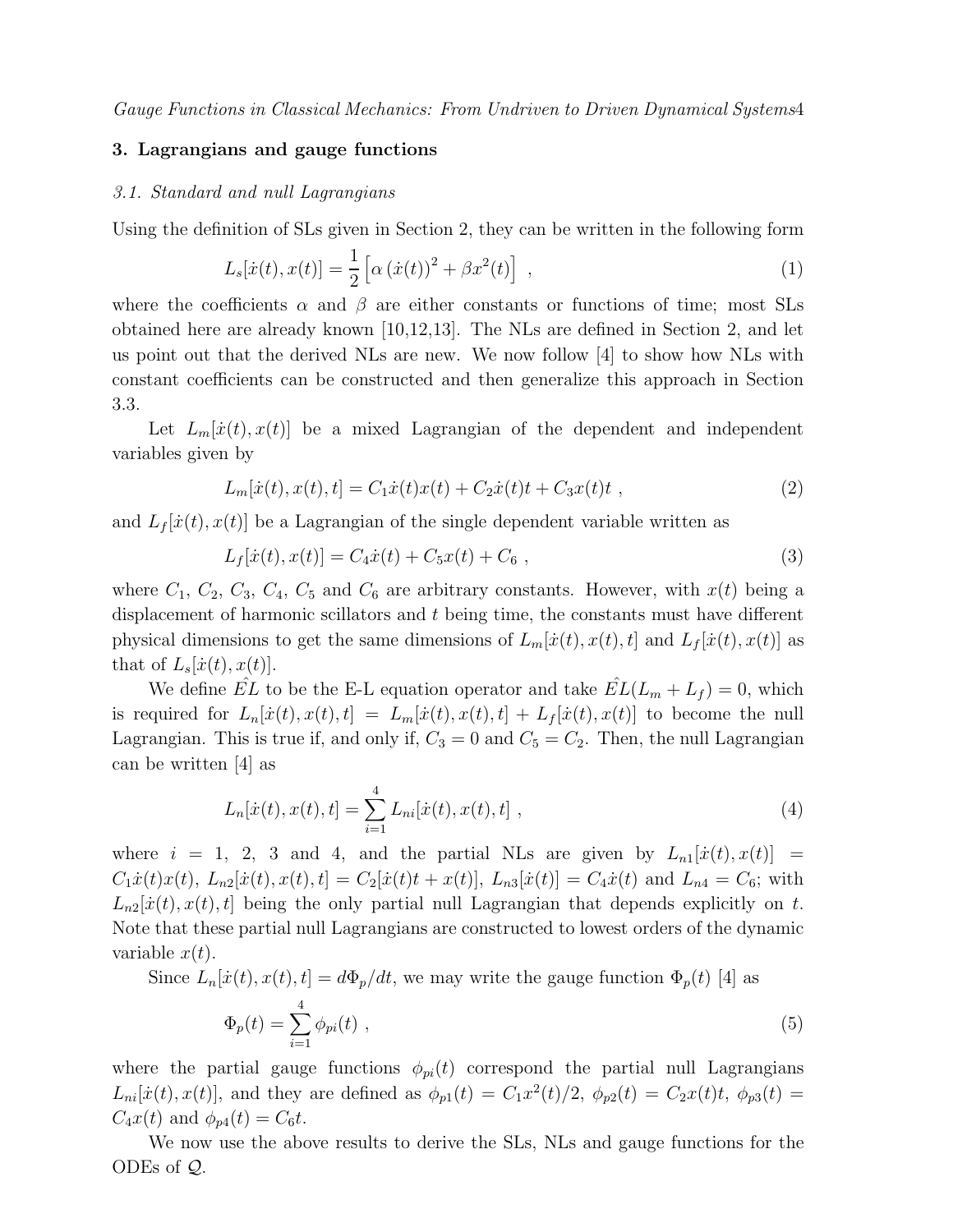## 3.2. Primary Lagrangians and gauge functions

We consider the ODEs of  $Q$  and write them in their explicit form

$$
\ddot{x}(t) + cx(t) = 0 \tag{6}
$$

where  $c$  may be any real number. Let us define the following primary Lagrangian

<span id="page-4-1"></span>
$$
L_p[\dot{x}(t), x(t), t] = L_{ps}[\dot{x}(t), x(t)] + L_{pn}[\dot{x}(t), x(t), t], \qquad (7)
$$

where the primary standard Lagrangian (with  $\alpha = 1$  and  $\beta = -c$  in Eq. [1\)](#page-3-0) is given by

$$
L_{ps}[\dot{x}(t), x(t)] = \frac{1}{2} [(\dot{x}(t))^{2} - cx^{2}(t)],
$$
\n(8)

and the primary null Lagrangian  $L_{pn}[ \dot{x}(t), x(t)]$  is equal to  $L_n[ \dot{x}(t), x(t)]$  (see Eq. [4\)](#page-3-1) with the same partial NLs. In addition, the primary gauge function  $\Phi_p(t)$  is given by Eq. [\(5\)](#page-3-2) with the same partial gauge functions.

#### 3.3. General Lagrangians and gauge functions

The above results can be generalized by writing the Lagrangian given by Eq. [\(1\)](#page-3-0) in the following form

$$
L_s[\dot{x}(t), x(t)] = \frac{1}{2} [\alpha(t) (\dot{x}(t))^2 + \beta(t) x^2(t)] , \qquad (9)
$$

where  $\alpha(t)$  and  $\beta(t)$  are continuous and differentiable functions. Substituting this Lagrangian to the E-L equation, we find  $\alpha(t) = C_o$  and  $\beta(t) = -C_o c$ , where  $C_o$  is an intergration constant. Then, the general standard Lagrangian can be written as

<span id="page-4-2"></span>
$$
L_{gs}[\dot{x}(t), x(t)] = \frac{1}{2}C_o[(\dot{x}(t))^2 - cx^2(t)]\ .
$$
 (10)

This Lagrangian can be reduced to the primary standard Lagrangian if  $C<sub>o</sub> = 1$  and it can also be used to define the following general Lagrangian

$$
L_g[\dot{x}(t), x(t), t] = L_{gs}[\dot{x}(t), x(t), t] + L_{gn}[\dot{x}(t), x(t), t], \qquad (11)
$$

where the general null Lagrangian is

<span id="page-4-0"></span>
$$
L_{gn}[\dot{x}(t), x(t), t] = \sum_{i=1}^{4} L_{gni}[\dot{x}(t), x(t), t], \qquad (12)
$$

with  $EL(L_{qn}) = 0$  and  $L_{qn}[{\dot{x}}(t), x(t), t]$  being its partial components. To determine the partial null Lagrangians, we generalize the primary gauge functions  $\phi_{pi}(t)$  given below Eq. [\(5\)](#page-3-2) by replacing their constant coefficients by functions of the independent variable t. Denoting the general gauge functions as  $\phi_{gi}(t)$ , we obtain

<span id="page-4-3"></span>
$$
\phi_{g1}(t) = \frac{1}{2} f_1(t) x^2(t) \tag{13}
$$

$$
\phi_{g2}(t) = f_2(t)x(t)t , \qquad (14)
$$

$$
\phi_{g3}(t) = f_4(t)x(t) \tag{15}
$$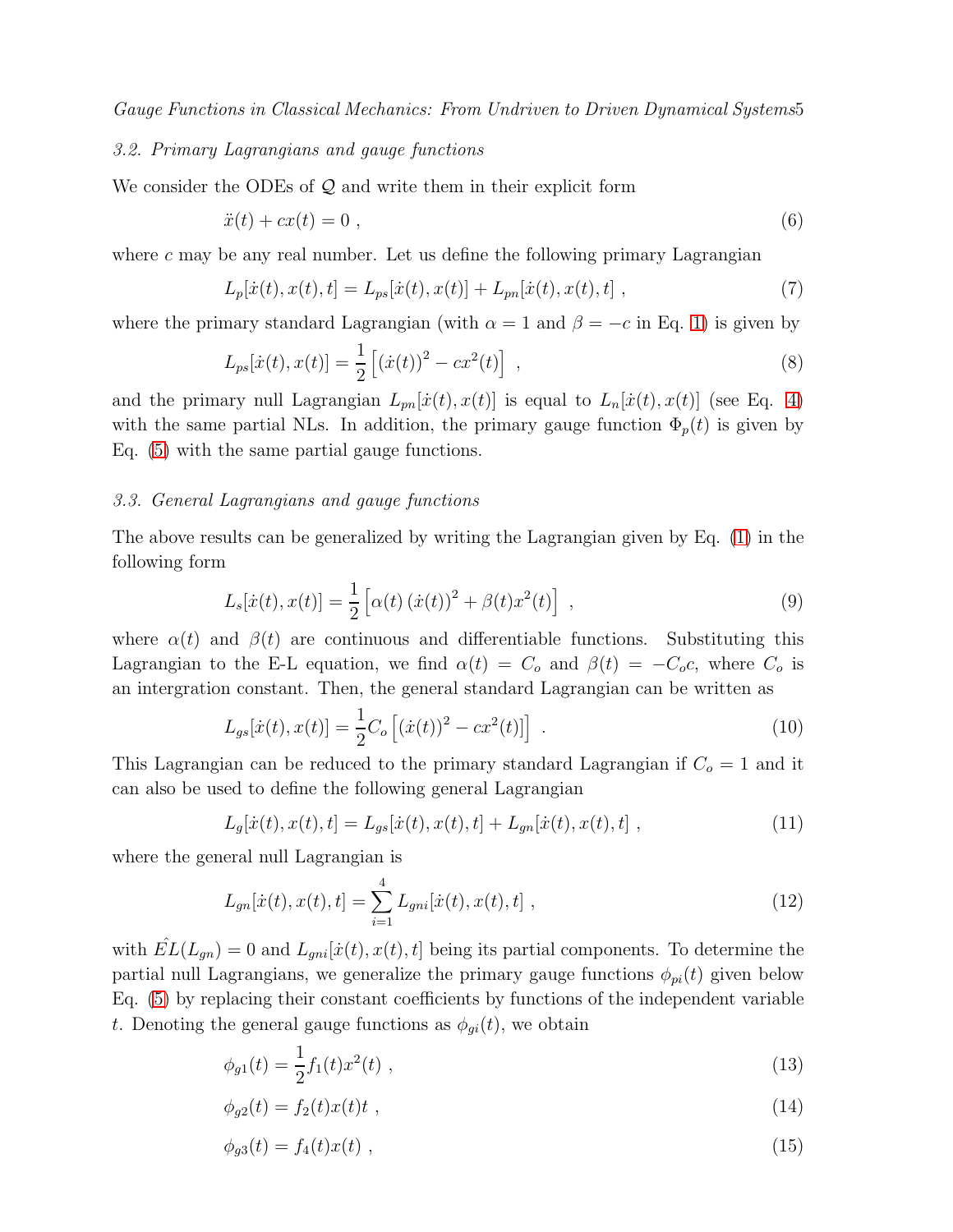and

<span id="page-5-0"></span>
$$
\phi_{g4}(t) = f_6(t)t \tag{16}
$$

where  $f_1(t)$ ,  $f_2(t)$ ,  $f_4(t)$  and  $f_6(t)$  are continuous and differentiable functions to be determined.

Then, we take the total derivative of these partial gauge functions and obtain the following partial Lagrangians

$$
L_{gn1}[\dot{x}(t), x(t), t] = \left[f_1(t)\dot{x}(t) + \frac{1}{2}\dot{f}_1(t)x(t)\right]x(t) , \qquad (17)
$$

$$
L_{gn2}[\dot{x}(t), x(t), t] = \left[ \left( f_2(t)\dot{x}(t) + \dot{f}_2(t)x(t) \right) t + f_2(t)x \right] , \qquad (18)
$$

$$
L_{gn3}[x(t), x(t), t] = [f_4(t)\dot{x}(t) + \dot{f}_4(t)x(t)], \qquad (19)
$$

and

$$
L_{gn4}[x(t), x(t), t] = \left[\dot{f}_6(t)t + f_6(t)\right] \tag{20}
$$

which can be added together to obtain the general null Lagrangian (see Eq. [12\)](#page-4-0). This Lagrangian depends on four functions that must be continous and differentiable but otherwise arbitrary. Specification of initial conditions for physical problems would set up constraints on these functions, however, in this paper the functions are kept arbitrary for reasons explained in Sect. 4.

The general null Lagrangian reduces to the primary null Lagrangian when  $f_1(t)$  =  $C_1$ ,  $f_2(t) = C_2$ ,  $f_4(t) = C_4$  and  $f_6(t) = C_6$ .

#### 3.4. Discussion of Lagrangians and gauge functions

The obtained results show that the SLs and NLS can be found for the ODEs of Q by solving the inverse problem of the calculus of variations. The existence of these Lagrangians must be validated by the Helmholtz conditions [11]. There are three original Helmholtz conditions and it is easy to verify that all Lagrangians constructed for  $Dx(t) = 0$  obey these conditions, which means that the SLs do exist for undamped (conservative) systems [5-8]. Let us also point out that the existence of NLs is not affected by the Helmholtz conditions because these Lagrangians have no effects on the derivation of the original equations.

We derived the primary and general SLs and NLs for the ODEs of Q. Most obtained SLs are already known and they are generated as a byproduct of our procedure of deriving the NLs, which are new for the considered equations. For each null Lagrangian, we found its corresponding gauge function. The general Lagrangians depend on four functions that must be continuous and differentiable, and must satisfy initial conditions of a specific physical problem. If the functions are assumed to be constants, the primary NLs are obtained. Since the functions are arbitrary, many different NLs can be obtained by choosing different forms of these functions.

It was previously demonstrated that a Lagrangian is null if, and only if, it can be represented as the total derivative of a scalar function of the system variables [14]. If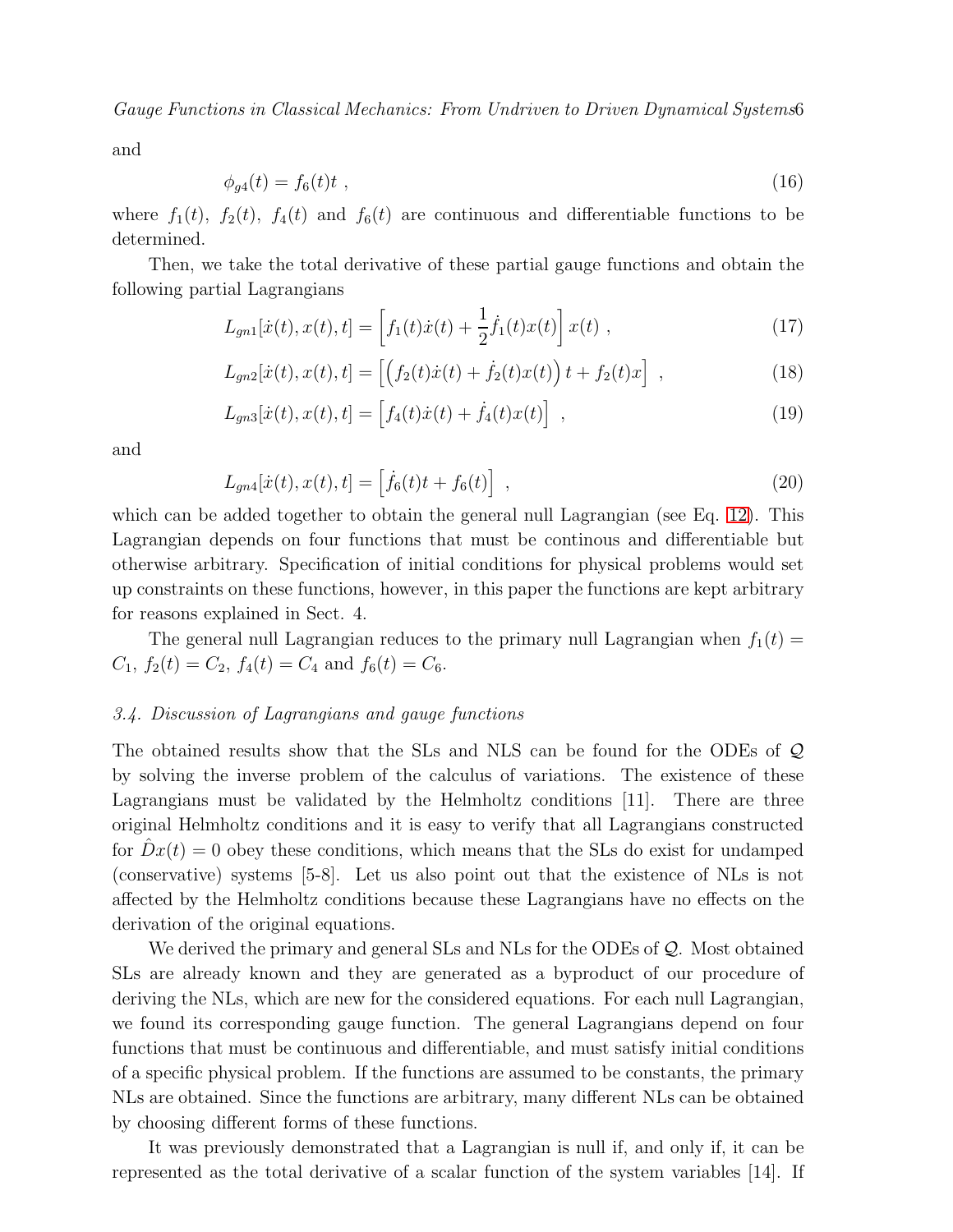this function exists, the resulting transformation is called the gauge transformation and the function is known as a gauge function [3,4]. The results presented here demonstrate that this definition is valid for the ODEs of  $\mathcal{Q}$ , and that for all these equations the gauge functions exist. The presented gauge functions were derived here only for the ODEs with the constant coefficients; notably, the derivations can also be extended to the ODEs with non-constant coefficients and first attempts in finding such gauge functions are described in [33,34].

Since the obtained NLs are given as total derivatives of scalar functions, they can be omitted from the Lagrangians when the original equations are derived from the E-L equation [2,3,35]. However, the purpose of this paper is to determine the NLs and derive the corresponding gauge functions, which are then used to convert undriven for oscillators (or pendulums) into driven systems. In other words, the gauge functions are used to introduce forces to CM, which is a new phenomenon.

# 4. Application: from undriven to driven oscillators

## 4.1. Primary gauge and energy functions

Let us consider a harmonic *oscillator* and identify  $x(t)$  with its displacement variable. The equation of motion of the oscillator is  $Dx(t) = 0$  with  $c = k/m$ , where k is a spring constant and  $m$  is mass. The characteristic frequency of the oscillator is then  $\omega_o = \sqrt{c} = \sqrt{k/m}$ , and the equation of motion can be written as

<span id="page-6-0"></span>
$$
\ddot{x}(t) + \omega_o^2 x(t) = 0 \tag{21}
$$

It must be noted that Eq. [\(21\)](#page-6-0) also describes a linear and undamped pendulum if  $x(t)$  is replaced by  $\theta(t)$ , where  $\theta(t)$  is an angle of the pendulum, and  $\omega_o$  is replaced by the pendulum characteristic frequency  $\omega_p = \sqrt{c} = \sqrt{g/L}$ , where g is gravitational acceleration and L is length of the pendulum. With these replacements, the results presented below for the oscillator are also valid for the pendulum.

According to Eq. [\(7\)](#page-4-1), the primary Lagrangian  $L_p[x(t), x(t)]$  for these harmonic oscillators can be written as

$$
L_p[\dot{x}(t), x(t)] = L_{ps}[\dot{x}(t), x(t)] + \frac{d\phi_p}{dt} \,, \tag{22}
$$

where the primary standard Lagrangian is given by

<span id="page-6-1"></span>
$$
L_{ps}[\dot{x}(t), x(t)] = \frac{1}{2} [(\dot{x}(t))^{2} - \omega_{o}^{2} x^{2}(t)], \qquad (23)
$$

and the primary gauge function  $\Phi_p$  is

$$
\Phi_p(t) = \sum_{i=1}^4 \phi_{pi}(t) \tag{24}
$$

and the partial primary gauge functions are:

$$
\phi_{p1} = \frac{1}{2} C_1 x^2(t) \tag{25}
$$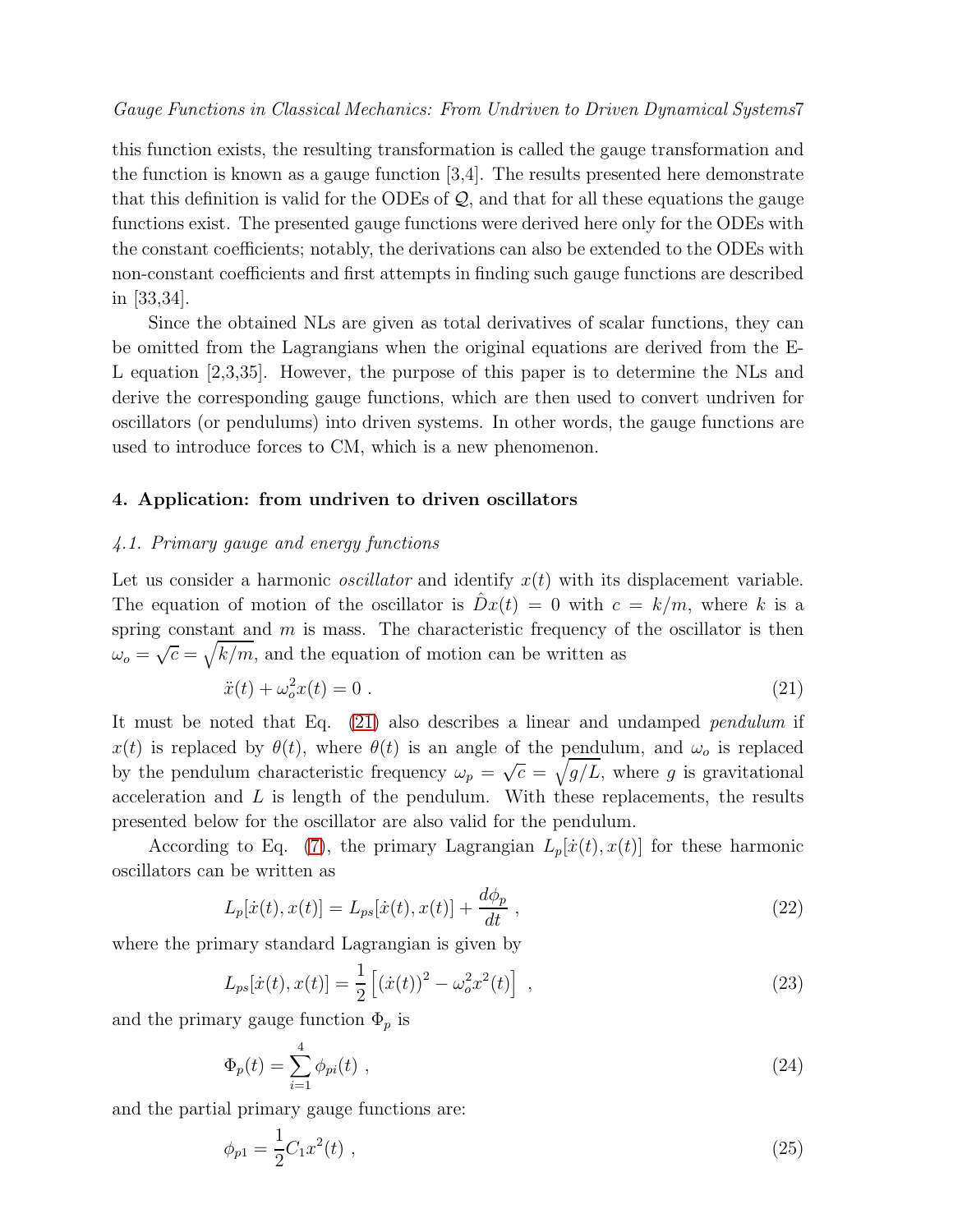$$
\phi_{p2} = C_2 x(t) t \tag{26}
$$

$$
\phi_{p3} = C_4 x(t) \tag{27}
$$

and

$$
\phi_{p4} = C_6 t \tag{28}
$$

Note that the total derivative of each one of these partial gauge functions gives no contribution to the resulting equation of motion. However, these gauge functions may be used to impose Galilean invariance of SLs [4].

Since the gauge functions  $\phi_{p2}$  and  $\phi_{p4}$  depend explicitly on time t, the resulting primary null Lagrangian is also a function of time. This requires that the primary energy function,  $E_p$ , is calculated [36,37] using

<span id="page-7-0"></span>
$$
E_p[\dot{x}(t), x(t)] = \dot{x}\frac{\partial L_p}{\partial \dot{x}} - L_p[\dot{x}(t), x(t)], \qquad (29)
$$

which gives

$$
E_p[\dot{x}(t), x(t)] = \frac{1}{2} [(\dot{x}(t))^2 + \omega_o^2 x^2(t)] - [C_2 x + C_6], \qquad (30)
$$

with the first two terms on the RHS representing the energy function  $E_{ps}$  for the primary standard Lagrangian and the other two terms corresponding to the primary energy function  $E_{pf}$  for the primary gauge function, so that  $E_p = E_{ps} + E_{pf}$ .

In general,  $E_p \neq E_{tot}$ , with  $E_{tot} = E_{ps} = H_{ps}$ , where  $E_{tot}$  is the total energy of system and  $H_{ps}$  is its Hamiltonian, corresponding to the primary standard Lagrangian, and given by  $H_{ps} = E_p - E_{pf}$  or

$$
H_{ps}[\dot{x}(t), x(t)] = \frac{1}{2} [\dot{x}^2(t) + \omega_o^2 x^2(t)] \tag{31}
$$

Using the Hamilton equations, the equation of motion for the harmonic oscillator given by Eq. [\(21\)](#page-6-0) is obtained. Similar result is derived when the total derivative of  $E_p$  is equal to the negative partial time derivative of  $L_p$  that can be written [36] as

<span id="page-7-1"></span>
$$
\frac{dE_p}{dt} = -\frac{\partial L_p}{\partial t} \tag{32}
$$

which again gives Eq. [\(21\)](#page-6-0). It must be noted that  $E_p$  is a conserved quantity and that  $E_p \neq E_{tot}$ . This shows that the equation of motion of the harmonic oscillator is also obtained when the energy function is used instead of the primary Lagrangian  $L_p$  or the Hamiltonian  $H_{ps}$ .

The above results show that among the four primary gauge functions,  $\phi_{p1}, \phi_{p2}$ ,  $\phi_{p3}$  and  $\phi_{p4}$ , the first and third do not contribute to the primary energy function, but the second and fourth do contribute although each one differently. The partial gauge function  $\phi_{p2}$  breaks into two parts and only the part that depends on  $C_2x$  contributes to the energy function. However, the partial gauge function  $\phi_{p4}$  fully contributes to the energy function. Let us call  $\phi_{p2}$  the primary F-gauge function, and  $\phi_{p4}$  the primary E-gauge function.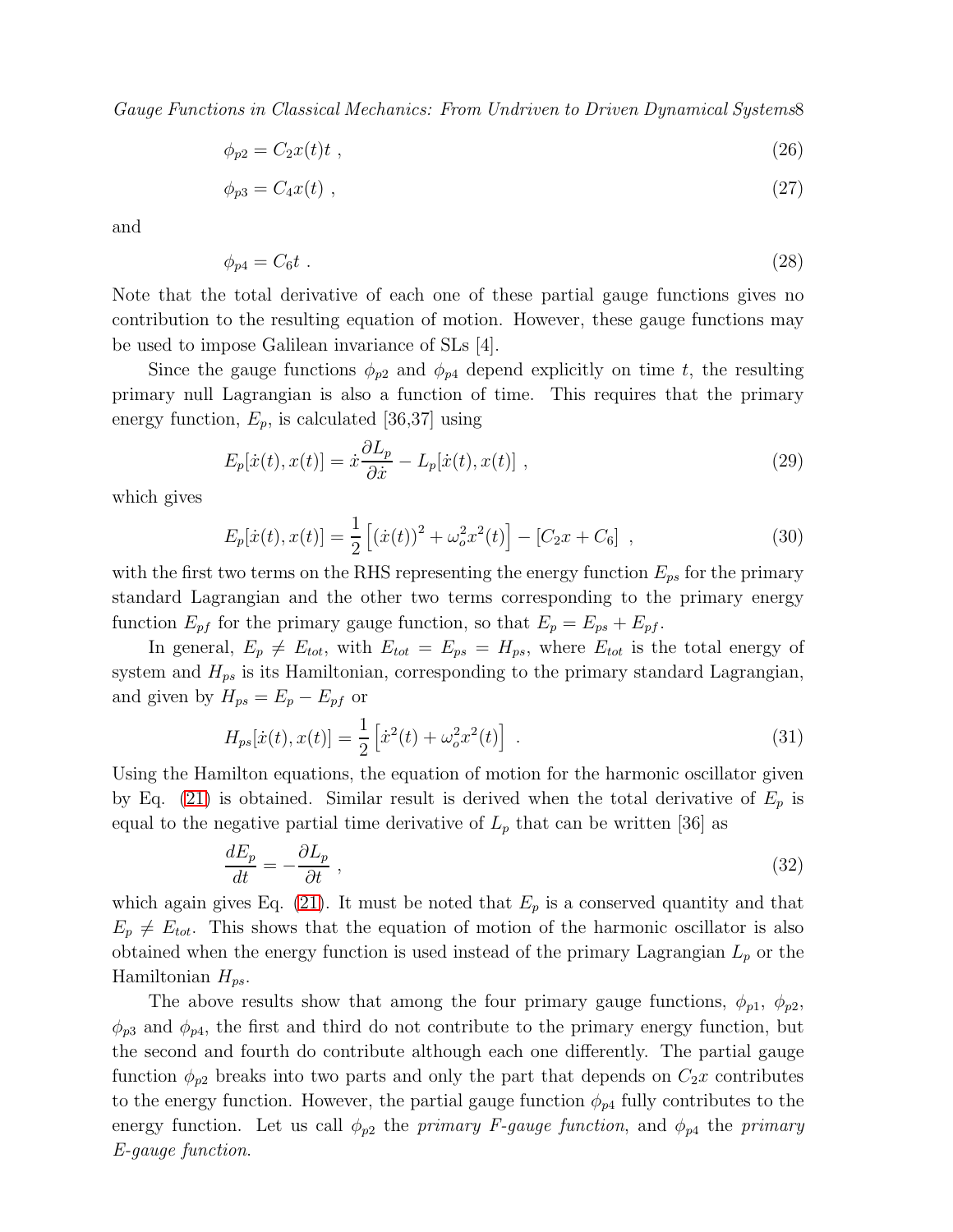The reasons for these names follows. First, the term  $C_2x$  represents energy if, and only if, the coefficient  $C_2$  is a constant acceleration, or a constant force per mass, so that  $C_2x$  is work done by this force on the system. This clearly shows that the primary partial gauge function  $\phi_{p2}$  can be used to introduce forces that cause the constant acceleration. Second, the primary partial gauge function  $\phi_{p4}$  introduces a constant energy shift in the system.

Let us define  $F_c = C_2$ , where  $F_c$  represents a constant acceleration or constant force per mass. Similarly,  $E_c = C_6$  is a constant energy shift that could be caused by the force. Then, the primary energy function can be written as

<span id="page-8-0"></span>
$$
E_p[\dot{x}(t), x(t)] = \frac{1}{2} [(\dot{x}(t))^2 + \omega_o^2 x^2(t)] - [F_c x + E_c] . \qquad (33)
$$

This demonstrates that some gauge functions can be used to introduce external forces that drive the system but other gauge functions may either generate a shift of the total energy of the system, or simply have no effect on the system. In other words, only *gauge* functions that depend explicitly on time may be used to introduce forces in CM. These are new phenomena caused exclusively by including the gauge functions into CM.

# 4.2. General gauge and energy functions

The above results can be now extended to the general standard and null Lagrangians and their gauge functions with application to a harmonic oscillator and pendulum. According to Eqs [\(10](#page-4-2) through [12\)](#page-4-0), the general Lagrangian for the oscillator can be written as

$$
L_g[\dot{x}(t), x(t), t] = L_{gs}[\dot{x}(t), x(t), t] + L_{gn}[\dot{x}(t), x(t), t], \qquad (34)
$$

where the general standard and null Lagrangian are

<span id="page-8-1"></span>
$$
L_{gs}[\dot{x}(t), x(t)] = \frac{1}{2}C_o[(\dot{x}(t))^2 - \omega_o^2 x^2(t)]],
$$
\n(35)

and

$$
L_{gn}[\dot{x}(t), x(t), t] = \sum_{i=1}^{4} \frac{d\phi_{gi}}{dt} , \qquad (36)
$$

with the partial gauge functions  $\phi_{gi}(t)$  being given by Eqs [\(13\)](#page-4-3) through [\(16\)](#page-5-0).

The general energy function,  $E_g[x(t), x(t)]$ , can be calculated by substituting  $L_{gn}[ \dot{x}(t), x(t), t]$  into Eq. [\(29\)](#page-7-0), which gives

$$
E_g[\dot{x}(t), x(t)] = E_{gs}[\dot{x}(t), x(t)] + E_{gf}[\dot{x}(t), x(t)] ,
$$
\n(37)

where the general energy function for the general standard Lagrangian is

$$
E_{gs}[\dot{x}(t), x(t)] = \frac{1}{2}C_o[(\dot{x}(t))^2 + \omega_o^2 x^2(t)].
$$
\n(38)

and the general energy function for the general gauge function can be written as

$$
E_{gf}[\dot{x}(t), x(t)] = -\left[\frac{1}{2}\dot{f}_1(t)x^2(t) + \dot{f}_2(t)x(t)t\right]
$$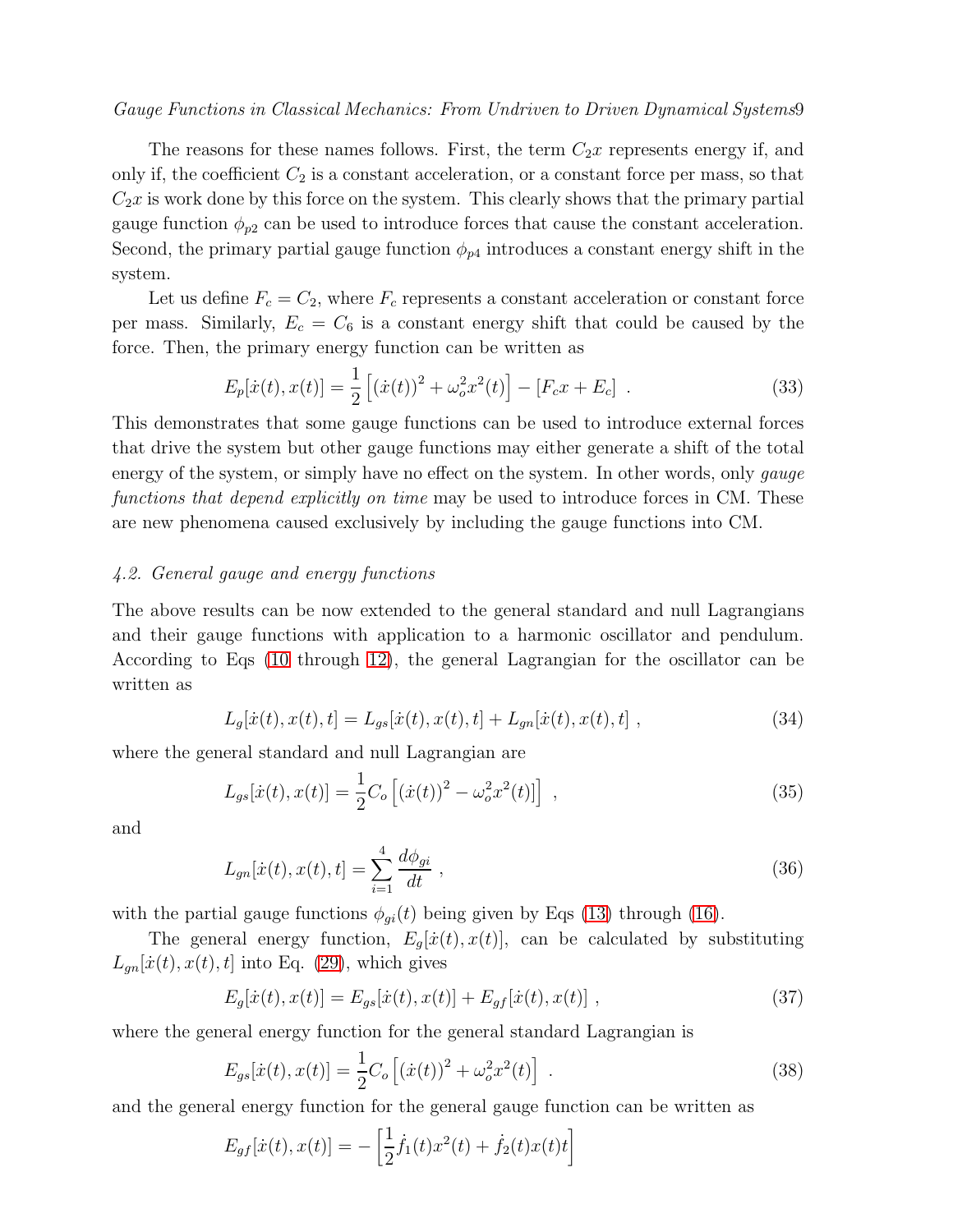$$
-\left[\left(f_2(t) + \dot{f}_4(t)\right)x(t) + f_6(t) + \dot{f}_6(t)t\right] \tag{39}
$$

Since  $E_{gs} = H_{gs} = E_{tot}$ , then  $H_{gs} = E_g - E_{gf}$  and, as expected, when  $H_{gs}$ is substituted into the Hamilton equations, the equation of motion for the harmonic oscillator (see Eq. [21\)](#page-6-0) is obtained. The same equation of motion is derived when the total derivative of  $E_g$  is equal to the negative partial time derivative of  $L_g$  (see Eq. [32\)](#page-7-1).

The obtained results show that the general gauge functions,  $\phi_{g1}$  and  $\phi_{g3}$  also contribute to the general energy function, in addition, to the  $\phi_{g2}$  and  $\phi_{g4}$  contributions. We generalize the previous definitions and now call  $\phi_{q2}$  the *general F-gauge function*, and  $\phi_{g4}$  the *general E-gauge function*. However, no special names are given to the gauge functions  $\phi_{q1}$  and  $\phi_{q3}$ , and only their contributions to forces is shown below.

We may define the following functions:  $F(t, x) = [f_2(t) + f_2(t)t + f_4(t)]x(t)$  and  $G(t) = f_6(t) + f_6(t)t$  and see that all gauge functions contribute to them. Using these definitions, we write

$$
E_g[\dot{x}(t), x(t)] = \frac{1}{2} \left[ (\dot{x}(t))^2 + \omega_o^2 \left( 1 - \frac{\dot{f}_1(t)}{\omega_o^2} \right) x^2(t) \right] - [F(t, x) + G(t)] ,
$$
\n(40)

which shows that the gauge functions allow us to introduce two functions, one that depends linearly on displacement but is arbitrary in time, and the other that is an arbitrary function of time only. This general formula for the energy function may be further simplified by taking  $f_1(t) = C_1$  = const, which means that the shift of the potential energy is not time-dependent and remains constant all the time. Then, the general energy function becomes

$$
E_g[\dot{x}(t), x(t)] = \frac{1}{2} [(\dot{x}(t))^2 + \omega_o^2 x^2(t)] - [F(t, x) + G(t)], \qquad (41)
$$

and the function  $F(t, x)$  reduces to the primary energy function if  $F(t, x) = F_c x(t)$ , and the function  $G(t)$  becomes  $E_c$  (see Eq. [33\)](#page-8-0).

#### 4.3. Time-dependent forces

Having obtained the general energy function  $E_q[\dot{x}(t), x(t)]$ , for the equations of motion of undriven oscillators, we now demonstrate that these systems can be converted into driven ones. This can be done by adding the extra terms  $F(t, x)$  and  $G(t)$  to the general standard Lagrangian. Let us separate the dependent and independent variables in  $F(t, x)$  and write  $F(t, x) = \mathcal{F}(t)x(t)$ . The result is

$$
L_g[\dot{x}(t), x(t)] = L_{gs}[\dot{x}(t), x(t)] + [\mathcal{F}(t)x + G(t)], \qquad (42)
$$

where  $L_{ps}[ \dot{x}(t), x(t) ]$  and  $L_{gs}[ \dot{x}(t), x(t) ]$  are given by Eqs [\(23\)](#page-6-1) and [\(35\)](#page-8-1), respectively. Substituting  $L_q[x(t), x(t)]$  into the E-L equation, we obtain

$$
\ddot{x}(t) + \omega_o^2 x(t) = \mathcal{F}(t) \tag{43}
$$

This equation describes a driven oscillator with  $\mathcal{F}(t)$  being a time-dependent force. The equation also represents a linear undamped pendulum if  $x(t)$  is replaced by  $\theta(t)$  and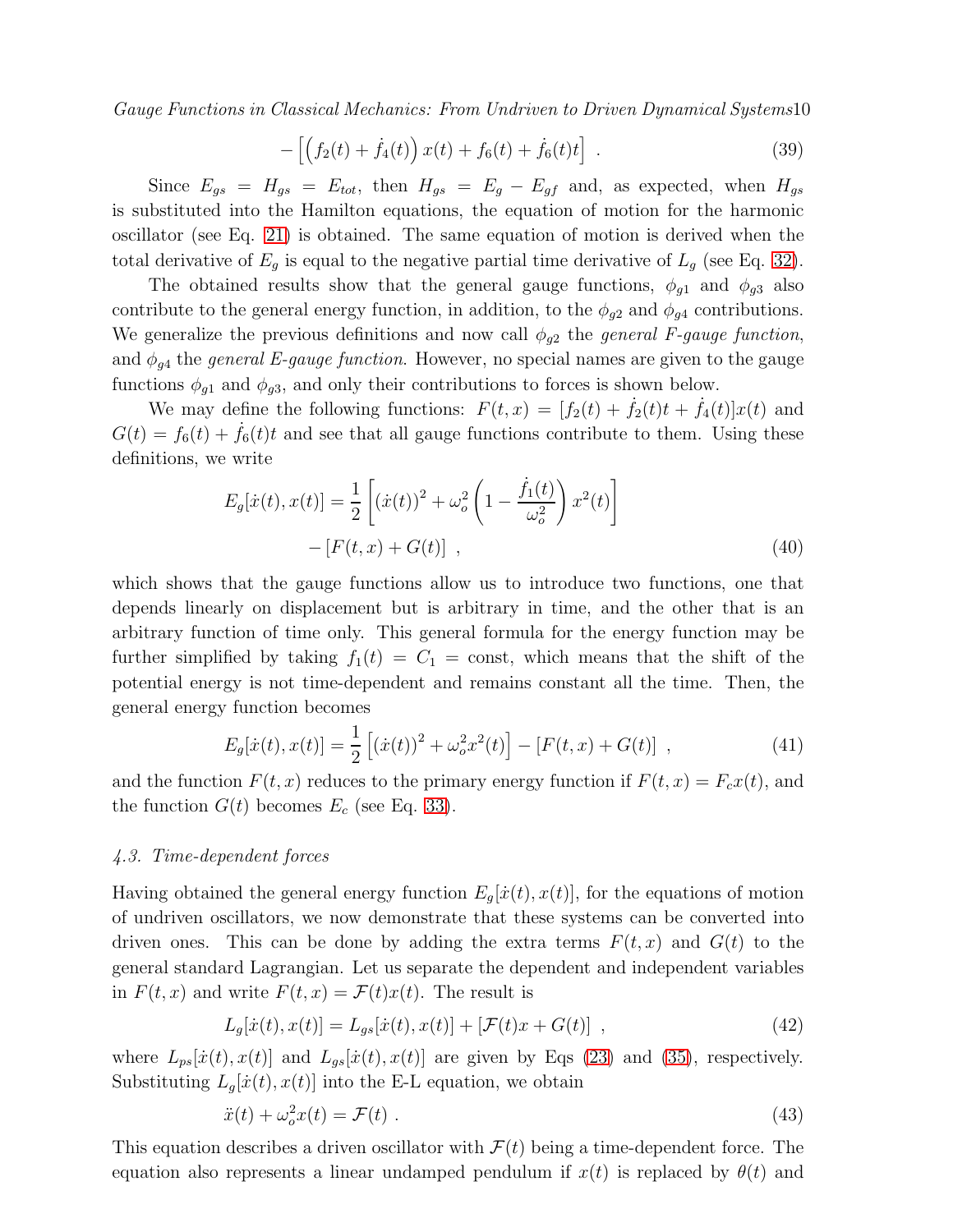$\omega_o$  is replaced by  $\omega_p$ . In a special case of the primary null Lagrangian with constant coefficients (see Eq. [7\)](#page-4-1), the force  $\mathcal{F}(t)$  is the constant force  $F_c$ .

Let us point out that the resulting inhomogeneous equation of motion is also obtained from the Hamilton equations when the energy function is used instead of the Hamiltonians  $H_{ps}[{\dot{x}}(t),x(t)]$  and  $H_{gs}[{\dot{x}}(t),x(t)]$ . This is expected as the Hamiltonians represent the total energy of the system, which is not conserved but the energy function is a constant of motion for the considered driven harmonic oscillator. This shows that our approach is self-consistent and based on the principles of CM. However, by accounting for the gauge functions and by showing their relationships to forces, this paper describes a new phenomenon in CM, which formally allows converting undriven dynamical systems into driven ones. The converting process can be used for any linear dynamical system for whose equation of motion is known.

#### 5. Conclusions

The Lagrangian formalism was established for equations describing different undriven dynamical systems by constructing the standard and null Lagrangians, and the gauge functions corresponding to the latter. The gauge functions were used to determine the energy function and define forces. Using these forces, new standard Lagrangians were obtained and the equations of motion resulting from these Lagrangians were derived. It was shown that the equations of motion are inhomogeneous because of the presence of the time-dependent driving forces introduced by the gauge functions, and that the same equations can be obtained by using either the energy function or the Hamilton equations. Moreover, the obtained results demonstrate that the approach does not allow defining dissipative forces that depend on velocities. It was also pointed out that only some gauge functions give the driving forces and those gauge functions were identified and discussed.

The presented approach is self-consistent and it shows that introducing the gauge functions into Classical Mechanics is equivalent of finding the time-dependent driving forces; it must be noted that the gauge functions derived in this paper are different the gauges considered before. The obtained results demonstrate that not all gauge functions give forces, instead there is only one primary and only one general gauge function that introduces the driving forces to Classical Mechanics. This new phenomenon of defining the driving forces in Classical Mechanics by the gauge functions, and converting an undriven system into a driven one, can be easily generalized to other linear dynamical systems, either conservative or non-conservative. The phenomenon resembles the role of gauges in quantum field theories but there are differences in the underlying physics that will be investigated separately.

Acknowledgments We are indebted to two anonymous referees for their valuable suggestions that have allowed us to improve significantly our original manuscript. This work was supported by the Alexander von Humboldt Foundation (Z.E.M.).